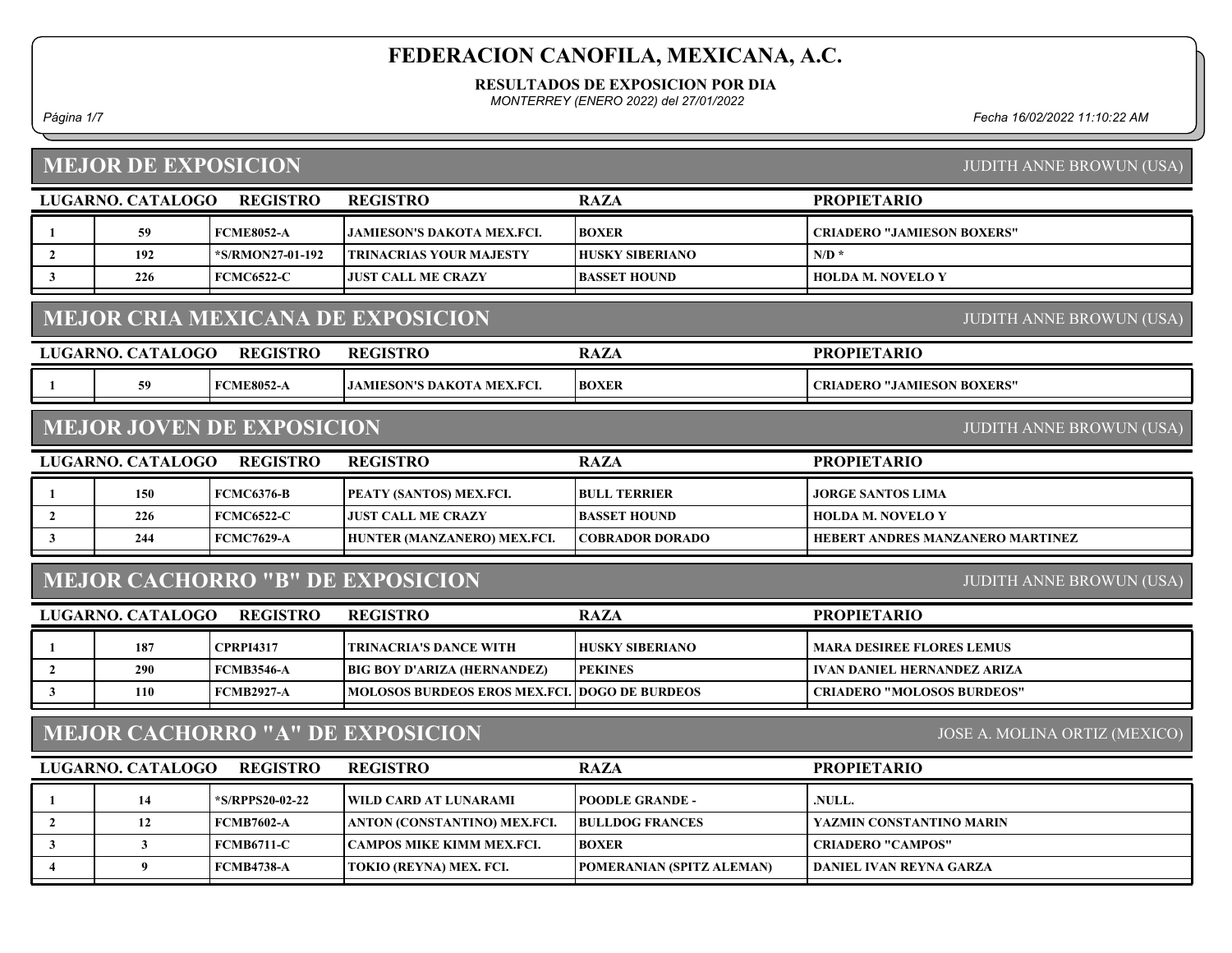#### RESULTADOS DE EXPOSICION POR DIA

MONTERREY (ENERO 2022) del 27/01/2022

Página 2/7 Fecha 16/02/2022 11:10:23 AM

## MEJOR DE GRUPO 1

| JOSE A. MOLINA ORTIZ (MEXICO) |  |
|-------------------------------|--|
|                               |  |

| LUGARNO. CATALOGO | <b>REGISTRO</b>   | <b>REGISTRO</b>              | <b>RAZA</b>                  | <b>PROPIETARIO</b>                     |
|-------------------|-------------------|------------------------------|------------------------------|----------------------------------------|
| 36                | <b>FCMB1691</b>   | <b>  PIC D'ARLEE PANACHE</b> | <b>PASTOR DE PICARDO</b>     | <b>JACOUELINE FINKEL</b>               |
|                   | FCMC8140          | ADIL GAYAZ ORIGAMI           | <b>TWELSH CORGI PEMBROKE</b> | LEONARDO VI SALDAÑA GONZALEZ           |
| 29                | <b>FCMB4030-A</b> | ANES AUSSIES PLAY THE GAME   | <b>PASTOR AUSTRALIANO</b>    | <b>CRIADERO ANES AUSSIES Y</b>         |
| 28                | <b>FCMB6455</b>   | <b>TWOJ'S DANCING IN THE</b> | PASTOR AMERICANO MINIATURA   | <b>MARIA MERCEDES CARDENAS VAQUERO</b> |

# MEJOR JOVEN DE GRUPO 1

JOSE A. MOLINA ORTIZ (MEXICO)

| LUGARNO. CATALOGO | <b>REGISTRO</b>   | <b>REGISTRO</b>                   | <b>RAZA</b>                      | <b>PROPIETARIO</b>                  |
|-------------------|-------------------|-----------------------------------|----------------------------------|-------------------------------------|
| 41                | <b>FCMC8140</b>   | ADIL GAYAZ ORIGAMI                | <b>TWELSH CORGI PEMBROKE</b>     | LEONARDO VI SALDAÑA GONZALEZ        |
| 17                | <b>FCMB0001-B</b> | <b>SHURI (FERNANDEZ) MEX.FCI.</b> | <b>IBORDER COLLIE</b>            | ADRIAN FERNANDEZ YESAKI             |
| 33                | <b>FCMB5065</b>   | VAN HELSING SULTAN DIAMONDS       | <b>TPASTOR BELGA GROENENDAEL</b> | <b>IVONNE ADRIANA DAMM GONZALEZ</b> |
| 32                | FCMD2349-A        | THIAGO (VARGAS) MEX.FCI.          | <b>IPASTOR AUSTRALIANO</b>       | <b>ROCIO VARGAS CASTRO</b>          |

## MEJOR CACHORRO DE GRUPO 1

JOSE A. MOLINA ORTIZ (MEXICO)

| LUGARNO. CATALOGO | REGISTRO         | <b>REGISTRO</b>            | <b>RAZA</b>                        | <b>PROPIETARIO</b>              |
|-------------------|------------------|----------------------------|------------------------------------|---------------------------------|
| 29                | FCMB4030-A       | ANES AUSSIES PLAY THE GAME | <b>IPASTOR AUSTRALIANO</b>         | CRIADERO ANES AUSSIES Y         |
| 28                | FCMB6455         | TWOJ'S DANCING IN THE      | <b>TPASTOR AMERICANO MINIATURA</b> | MARIA MERCEDES CARDENAS VAOUERO |
| 25                | *S/RMON27-01-025 | <b>KIA</b>                 | <b>IPASTOR ALEMAN PELO CORTO</b>   | N/D                             |
|                   |                  |                            |                                    |                                 |

## MEJOR DE GRUPO 2

JUDITH ANNE BROWUN (USA)

| LUGARNO, CATALOGO | <b>REGISTRO</b> | <b>REGISTRO</b>                     | <b>RAZA</b>       | <b>PROPIETARIO</b>                |
|-------------------|-----------------|-------------------------------------|-------------------|-----------------------------------|
| 59                | FCME8052-A      | JAMIESON'S DAKOTA MEX.FCI.          | <b>BOXER</b>      | <b>CRIADERO "JAMIESON BOXERS"</b> |
| 102               | FCMC7235-D      | DIPLOMATIC'S RIOJA MEX. FCI.        | <b>IDOBERMANN</b> | I LUIS ARTURO PADILLA HOIL        |
| 147               | FCMD0663        | BEAUTY MARK TENDER EBONY            | <b>TERRANOVA</b>  | <b>JOSE ADRIAN SALINAS PEREZ</b>  |
| 134               | FCME3796-D      | <b>TOLIMPIA VON DER GOPA'S MEX.</b> | <b>ROTTWEILER</b> | <b>CRIADERO VON DER GOPA'S</b>    |

| <b>MEJOR JOVEN DE GRUPO 2</b>        | JUDITH ANNE BROWUN (USA) |             |                    |  |
|--------------------------------------|--------------------------|-------------|--------------------|--|
| <b>REGISTRO</b><br>LUGARNO, CATALOGO | <b>REGISTRO</b>          | <b>RAZA</b> | <b>PROPIETARIO</b> |  |
|                                      |                          |             |                    |  |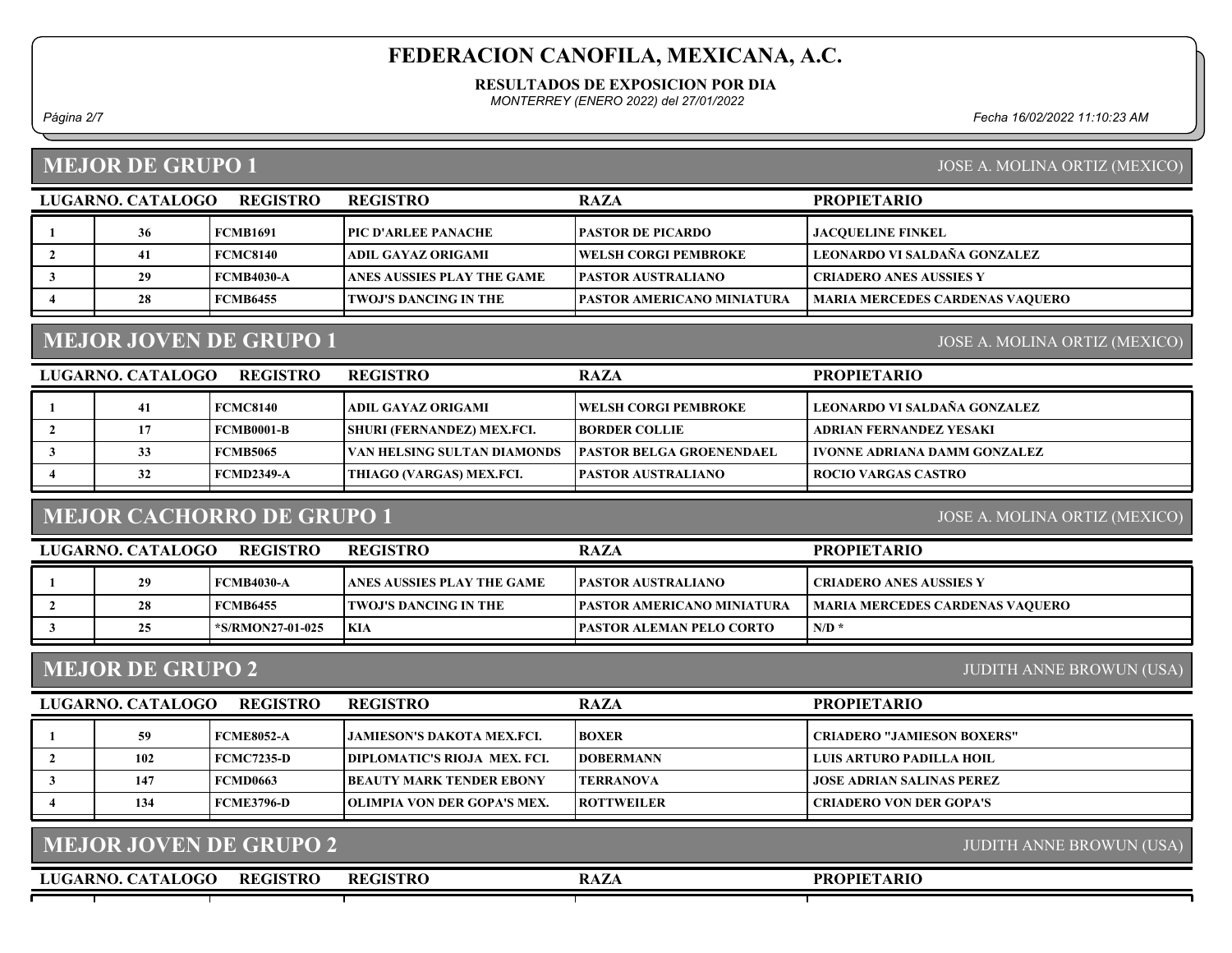#### RESULTADOS DE EXPOSICION POR DIA

MONTERREY (ENERO 2022) del 27/01/2022

Página 3/7 Fecha 16/02/2022 11:10:23 AM

## MEJOR JOVEN DE GRUPO 2

## JUDITH ANNE BROWUN (USA)

| LUGARNO. CATALOGO | <b>REGISTRO</b>    | <b>REGISTRO</b>                                   | <b>RAZA</b>            | <b>PROPIETARIO</b>          |
|-------------------|--------------------|---------------------------------------------------|------------------------|-----------------------------|
| 102               | FCMC7235-D         | <b>DIPLOMATIC'S RIOJA MEX. FCI.</b>               | <b>IDOBERMANN</b>      | LUIS ARTURO PADILLA HOIL    |
| 47                | <b>FCMC6779-C</b>  | AAM ROGER (CORTINA) MEX.FCI.                      | <b>BOXER</b>           | EDUARDO CORTINA DE LA PARRA |
| 106               | $*S/RPAC06-01-105$ | <b>ISOGUT EMBRYO BRAZIL</b>                       | <b>IDOGO ARGENTINO</b> | N/D                         |
| 121               | FCMC4149-A         | <b>FREGON VON DER GOPA'S MEX.FCL   ROTTWEILER</b> |                        | CRIADERO VON DER GOPA'S     |
|                   |                    |                                                   |                        |                             |

## MEJOR CACHORRO DE GRUPO 2

#### JUDITH ANNE BROWUN (USA)

| LUGARNO. CATALOGO | <b>REGISTRO</b>   | <b>REGISTRO</b>                                          | <b>RAZA</b>                       | <b>PROPIETARIO</b>                    |
|-------------------|-------------------|----------------------------------------------------------|-----------------------------------|---------------------------------------|
| 110               | <b>FCMB2927-A</b> | <b> MOLOSOS BURDEOS EROS MEX.FCL   DOGO DE BURDEOS  </b> |                                   | <b>CRIADERO "MOLOSOS BURDEOS"</b>     |
| 120               | <b>FCMB4770-A</b> | ÑEÑE (MUÑOZ) MEX.FCI.                                    | <b>ROTTWEILER</b>                 | ANGEL ENRIQUE MUÑOZ MORALES           |
| 140               | <b>FCME4093-A</b> | APOLO VI (ROJAS) MEX.FCI.                                | <b>ISCHNAUZER MINIATURA SAL Y</b> | <b>IVAN DE JESUS ROJAS HERNANDEZ</b>  |
| 60                | FCMB4507-A        | ROCKET (CAMPOS) MEX.FCI.                                 | <b>BULLDOG INGLES</b>             | <b>MIGUEL SALVADOR CAMPOS DE LEON</b> |

## MEJOR DE GRUPO 3

JOSE A. MOLINA ORTIZ (MEXICO)

| LUGARNO. CATALOGO | <b>REGISTRO</b> | <b>REGISTRO</b>                    | <b>RAZA</b>                  | <b>PROPIETARIO</b>                |
|-------------------|-----------------|------------------------------------|------------------------------|-----------------------------------|
| 161               | FCME3647-C      | <b>EDGAR (MORA) MEX. FCI.</b>      | <b>IKERRY BLUE TERRIER</b>   | <b>JOSE BERNAL FLORES</b>         |
| <b>150</b>        | FCMC6376-B      | <b>PEATY (SANTOS) MEX.FCI.</b>     | <b>BULL TERRIER</b>          | JORGE SANTOS LIMA                 |
| 172               | FCMC8641        | <b>HARRY POTTER STRIBRNÉ PRANÍ</b> | <b>TYORKSHIRE TERRIER</b>    | <b>JAIME EFREN KEYMOLEN SAENZ</b> |
| 167               | FCMD0557-E      | ATENEA (CARDENAS) MEX.FCI.         | <b>STAFFORDSHIRE TERRIER</b> | <b>DAVID CARDENAS RIOS</b>        |
|                   |                 |                                    |                              |                                   |

## MEJOR JOVEN DE GRUPO 3

JOSE A. MOLINA ORTIZ (MEXICO)

| LUGARNO. CATALOGO | <b>REGISTRO</b> | <b>REGISTRO</b>                  | <b>RAZA</b>                         | <b>PROPIETARIO</b>                      |
|-------------------|-----------------|----------------------------------|-------------------------------------|-----------------------------------------|
| <b>150</b>        | FCMC6376-B      | <b>PEATY (SANTOS) MEX.FCI.</b>   | <b>BULL TERRIER</b>                 | <b>  JORGE SANTOS LIMA</b>              |
| 159               | FCMC8229        | <b>SIR TIP AND TRUMP OF MAYO</b> | <b>LIACK RUSSELL TERRIER</b>        | <b>JUAN JOSE ALDERETE VELAZQUEZ</b>     |
| 169               | CPRPI4799       | ALBORADA LATE STORM_             | <b>TWEST HIGHLAND WHITE TERRIER</b> | LEOBARDO ALEJANDRO SANCHEZ-BRETON VILLA |
| 168               | FCMD3150-A      | MEGAN (DEL REY) MEX. FCI.        | <b>IWELSH TERRIER</b>               | ANNIA FABIOLA DEL REY PASOUALLI         |
|                   |                 |                                  |                                     |                                         |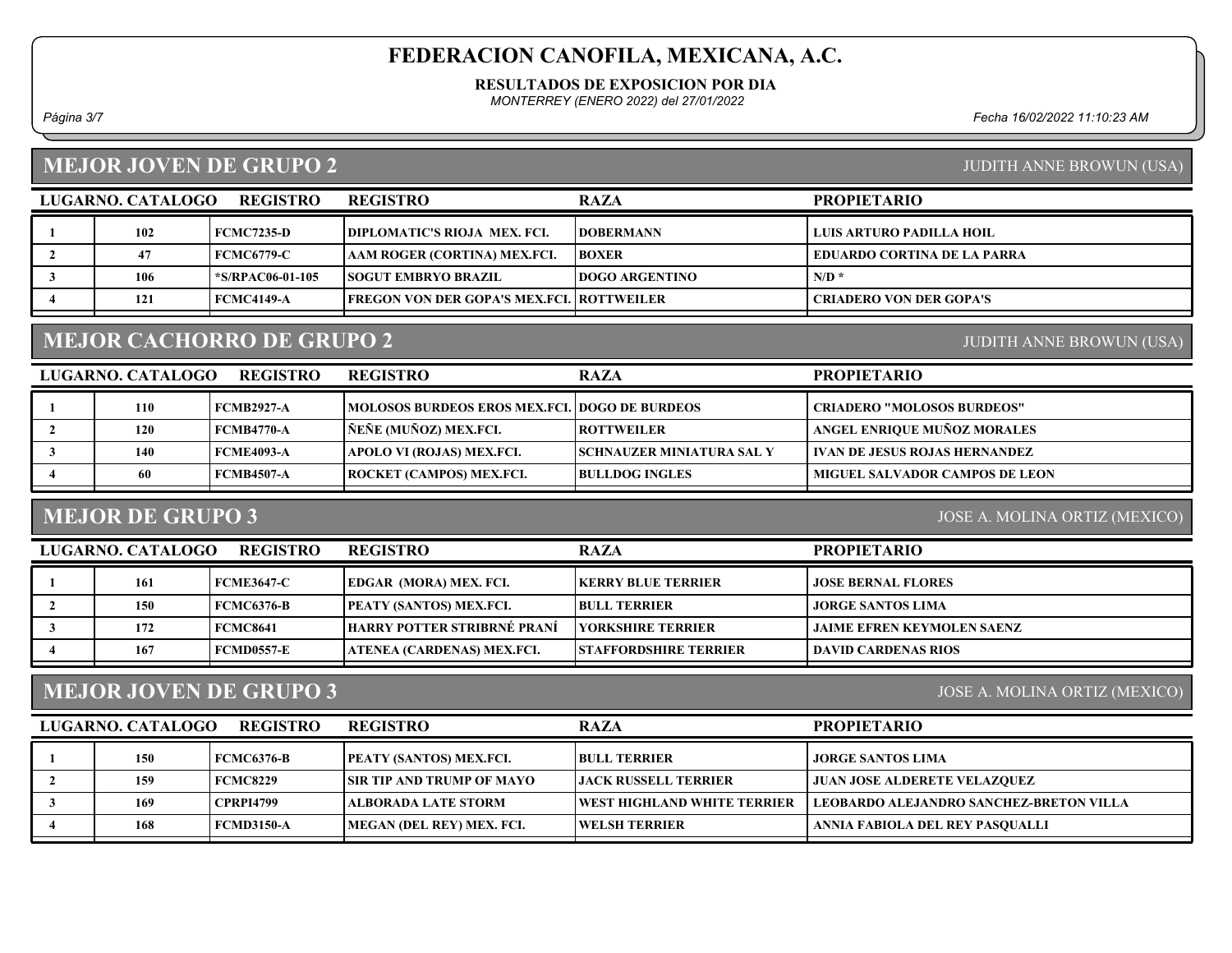#### RESULTADOS DE EXPOSICION POR DIA

MONTERREY (ENERO 2022) del 27/01/2022

Página 4/7 Fecha 16/02/2022 11:10:23 AM

# MEJOR CACHORRO DE GRUPO 3

JOSE A. MOLINA ORTIZ (MEXICO)

|                  | LUGARNO. CATALOGO                                                   | <b>REGISTRO</b>               | <b>REGISTRO</b>                    | <b>RAZA</b>                     | <b>PROPIETARIO</b>                   |  |  |
|------------------|---------------------------------------------------------------------|-------------------------------|------------------------------------|---------------------------------|--------------------------------------|--|--|
| 1                | 160                                                                 | *S/RMON27-01-160              | <b>FELIPE MORA</b>                 | <b>KERRY BLUE TERRIER</b>       | $N/D$ *                              |  |  |
| $\overline{2}$   | 175                                                                 | <b>FCMB6392</b>               | <b>DEANJE NEW DREAMS</b>           | <b>YORKSHIRE TERRIER</b>        | <b>MACIAS JUAREZ CLAUDIA NILDA</b>   |  |  |
|                  | <b>MEJOR DE GRUPO 4</b><br>JOSE A. MOLINA ORTIZ (MEXICO)            |                               |                                    |                                 |                                      |  |  |
|                  | LUGARNO. CATALOGO                                                   | <b>REGISTRO</b>               | <b>REGISTRO</b>                    | <b>RAZA</b>                     | <b>PROPIETARIO</b>                   |  |  |
|                  | 1825                                                                | <b>FCMC8698</b>               | <b>ALEGNA-NEVAREZ JUST IN CASE</b> | <b>DACHSHUND MINIATURA PELO</b> | <b>FLOR TERESA NEVAREZ MENDOZA Y</b> |  |  |
|                  | <b>MEJOR DE GRUPO 5</b>                                             |                               |                                    |                                 | <b>JUDITH ANNE BROWUN (USA)</b>      |  |  |
|                  | LUGARNO. CATALOGO                                                   | <b>REGISTRO</b>               | <b>REGISTRO</b>                    | <b>RAZA</b>                     | <b>PROPIETARIO</b>                   |  |  |
|                  | 192                                                                 | *S/RMON27-01-192              | <b>TRINACRIAS YOUR MAJESTY</b>     | <b>HUSKY SIBERIANO</b>          | $N/D$ *                              |  |  |
| $\overline{2}$   | 209                                                                 | <b>FCME2215</b>               | <b>HEZAES A STAR IS BORN</b>       | POMERANIAN (SPITZ ALEMAN)       | <b>JUAN JOSE VILLEGAS HERNANDEZ</b>  |  |  |
| 3                | 217                                                                 | <b>FCMC2017-B</b>             | TECUANILLO (AVALOS/LARA)           | <b>XOLOITZCUINTLE ESTANDAR</b>  | HUGO FERNANDO AVALOS GUTIERREZ Y/O   |  |  |
| $\boldsymbol{4}$ | 215                                                                 | <b>FCMC8640</b>               | DAR CHINGIZA CRISTAL SPLASH        | <b>SHIBA</b>                    | <b>ISAAC ANTONIO LOPEZ MORALES</b>   |  |  |
|                  |                                                                     | <b>MEJOR JOVEN DE GRUPO 5</b> |                                    |                                 | <b>JUDITH ANNE BROWUN (USA)</b>      |  |  |
|                  | LUGARNO. CATALOGO                                                   | <b>REGISTRO</b>               | <b>REGISTRO</b>                    | <b>RAZA</b>                     | <b>PROPIETARIO</b>                   |  |  |
| $\mathbf{1}$     | 212                                                                 | <b>FCMB4124-B</b>             | <b>ALEYA DE JIMBROS (JIMENEZ)</b>  | POMERANIAN (SPITZ ALEMAN)       | JOSE DE JESUS JIMENEZ MAGAÑA         |  |  |
| $\overline{2}$   | 188                                                                 | <b>FCMC2842-A</b>             | ALASTOR DE LUNA S&S                | <b>HUSKY SIBERIANO</b>          | NORA EDITH HERNANDEZ BENITO          |  |  |
| $\mathbf{3}$     | 215                                                                 | <b>FCMC8640</b>               | DAR CHINGIZA CRISTAL SPLASH        | <b>SHIBA</b>                    | <b>ISAAC ANTONIO LOPEZ MORALES</b>   |  |  |
| $\overline{4}$   | 203                                                                 | <b>FCMC3496-D</b>             | <b>BALOO (RUIZ) MEX.FCI.</b>       | <b>MALAMUTE DE ALASKA</b>       | <b>EDITH LISETTE RUIZ BLANCO</b>     |  |  |
|                  | <b>MEJOR CACHORRO DE GRUPO 5</b><br><b>JUDITH ANNE BROWUN (USA)</b> |                               |                                    |                                 |                                      |  |  |
|                  | LUGARNO. CATALOGO                                                   | <b>REGISTRO</b>               | <b>REGISTRO</b>                    | <b>RAZA</b>                     | <b>PROPIETARIO</b>                   |  |  |
| 1                | 187                                                                 | <b>CPRPI4317</b>              | <b>TRINACRIA'S DANCE WITH</b>      | <b>HUSKY SIBERIANO</b>          | <b>MARA DESIREE FLORES LEMUS</b>     |  |  |
| $\overline{2}$   | 211                                                                 | <b>FCMB3127-A</b>             | CIRCE (VILLEGAS) MEX.FCI.          | POMERANIAN (SPITZ ALEMAN)       | <b>JUAN JOSE VILLEGAS HERNANDEZ</b>  |  |  |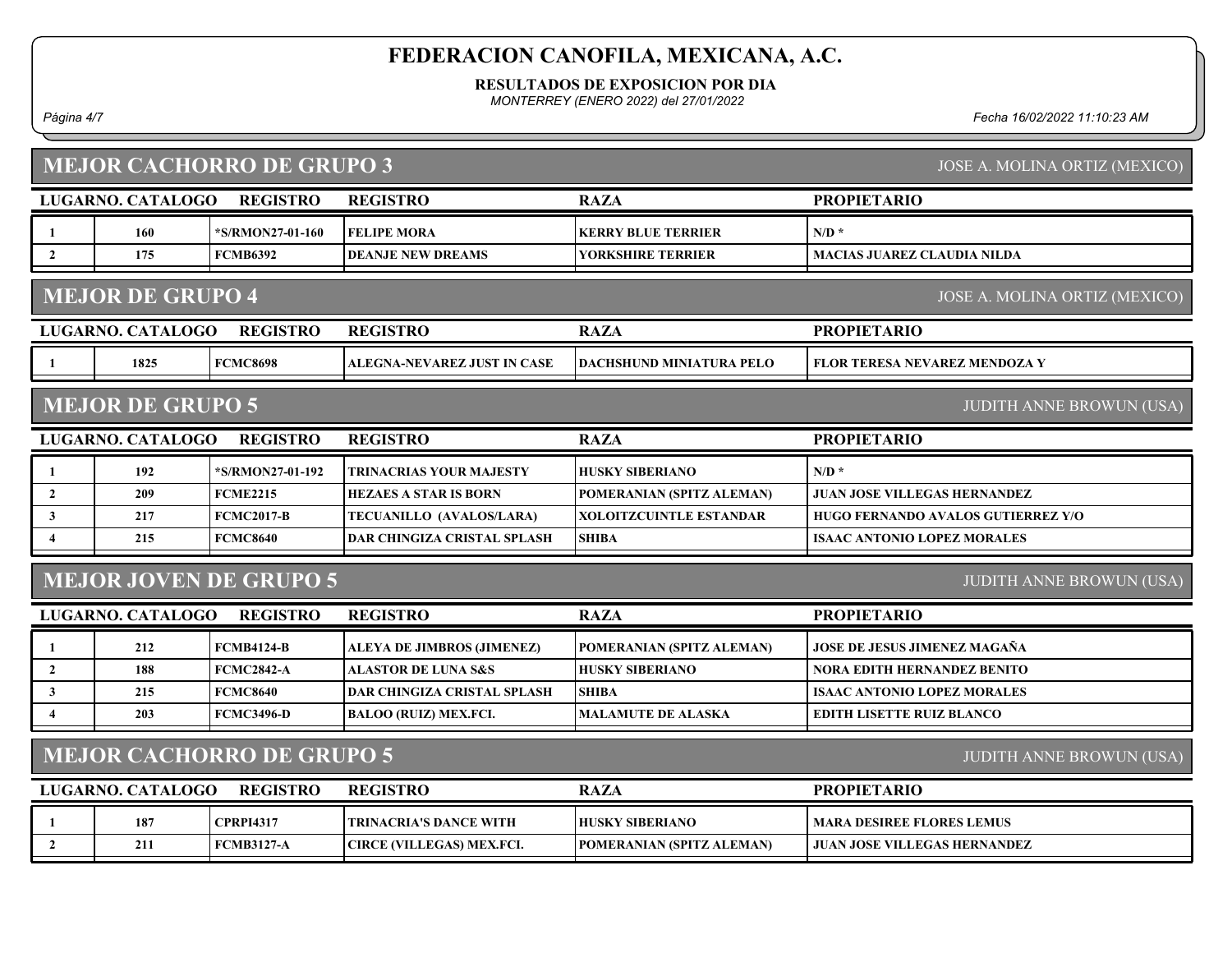#### RESULTADOS DE EXPOSICION POR DIA

MONTERREY (ENERO 2022) del 27/01/2022

Página 5/7 Fecha 16/02/2022 11:10:23 AM

|                | <b>MEJOR DE GRUPO 6</b>                                        |                               |                                             |                                 | JOSE A. MOLINA ORTIZ (MEXICO)            |  |  |  |
|----------------|----------------------------------------------------------------|-------------------------------|---------------------------------------------|---------------------------------|------------------------------------------|--|--|--|
|                | LUGARNO. CATALOGO                                              | <b>REGISTRO</b>               | <b>REGISTRO</b>                             | <b>RAZA</b>                     | <b>PROPIETARIO</b>                       |  |  |  |
| 1              | 226                                                            | <b>FCMC6522-C</b>             | <b>JUST CALL ME CRAZY</b>                   | <b>BASSET HOUND</b>             | <b>HOLDA M. NOVELO Y</b>                 |  |  |  |
| $\overline{2}$ | 228                                                            | <b>FCMC3604-B</b>             | <b>MARK A.WHIPPET TANK (QUIJANO) BEAGLE</b> |                                 | <b>MARTIN JAVIER CALDERON CORRALES</b>   |  |  |  |
|                |                                                                | <b>MEJOR JOVEN DE GRUPO 6</b> |                                             |                                 | JOSE A. MOLINA ORTIZ (MEXICO)            |  |  |  |
|                | LUGARNO. CATALOGO                                              | <b>REGISTRO</b>               | <b>REGISTRO</b>                             | <b>RAZA</b>                     | <b>PROPIETARIO</b>                       |  |  |  |
| 1              | 226                                                            | <b>FCMC6522-C</b>             | <b>JUST CALL ME CRAZY</b>                   | <b>BASSET HOUND</b>             | <b>HOLDA M. NOVELO Y</b>                 |  |  |  |
| $\overline{2}$ | 228                                                            | <b>FCMC3604-B</b>             | <b>MARK A.WHIPPET TANK (QUIJANO)</b>        | <b>BEAGLE</b>                   | <b>MARTIN JAVIER CALDERON CORRALES</b>   |  |  |  |
|                | <b>MEJOR DE GRUPO 7</b>                                        |                               |                                             |                                 | JOSE A. MOLINA ORTIZ (MEXICO)            |  |  |  |
|                | LUGARNO. CATALOGO                                              | <b>REGISTRO</b>               | <b>REGISTRO</b>                             | <b>RAZA</b>                     | <b>PROPIETARIO</b>                       |  |  |  |
| 1              | 234                                                            | <b>FCMB7961</b>               | <b>CLOS ERASMUS BAELFAIRE</b>               | <b>SETTER GORDON</b>            | <b>CHRISTIAN DAVID TEJEDA ALATORRE</b>   |  |  |  |
| $\overline{2}$ | 233                                                            | <b>CPRPI4204</b>              | ATILA BTO 2016 DO BALACO                    | POINTER ALEMAN DE PELO CORTO    | <b>ADRIANA MAGNE</b>                     |  |  |  |
| 3 <sup>1</sup> | 237                                                            | <b>FCMF3502-B</b>             | <b>ALLEGIANCE DISTANT DREAMER</b>           | <b>SETTER IRLANDES</b>          | <b>CRIADERO ALLEGIANCE</b>               |  |  |  |
| $\overline{4}$ | 236                                                            | <b>FCMC8081</b>               | LUCKSHERAY ROCKY'N'ROLL                     | <b>SETTER INGLES</b>            | <b>TATIANA CHERNYSHEVA</b>               |  |  |  |
|                | <b>MEJOR DE GRUPO 8</b><br>JOSE A. MOLINA ORTIZ (MEXICO)       |                               |                                             |                                 |                                          |  |  |  |
|                | LUGARNO. CATALOGO                                              | <b>REGISTRO</b>               | <b>REGISTRO</b>                             | <b>RAZA</b>                     | <b>PROPIETARIO</b>                       |  |  |  |
| 1              | 249                                                            | <b>FCMH3864</b>               | PEEKUUN DE LA SIBERIA BLANCA                | <b>COBRADOR DORADO</b>          | HEBERT ANDRES MANZANERO MARTINEZ         |  |  |  |
| $\overline{2}$ | 252                                                            | GC-4266-A                     | <b>VALDER CON V DE VUELTA</b>               | <b>COCKER SPANIEL AMERICANO</b> | AZARETH JIMENNA CANTÚ PEÑA               |  |  |  |
| 3 <sup>1</sup> | 241                                                            | <b>FCMC2564-D</b>             | <b>DANFER LAB S DOMLAN MEX.FCI.</b>         | <b>COBRADOR DE LABRADOR</b>     | <b>CRIADERO DANFER LAB'S</b>             |  |  |  |
|                | 253                                                            | <b>CPRPJ6034</b>              | RAYARAGUA INDIAN PARTY                      | PERRO DE AGUA ESPAÑOL           | DANIELA GUADALUPE GARZA ARCINIEGA        |  |  |  |
|                | <b>MEJOR JOVEN DE GRUPO 8</b><br>JOSE A. MOLINA ORTIZ (MEXICO) |                               |                                             |                                 |                                          |  |  |  |
|                | LUGARNO. CATALOGO                                              | <b>REGISTRO</b>               | <b>REGISTRO</b>                             | <b>RAZA</b>                     | <b>PROPIETARIO</b>                       |  |  |  |
| 1              | 244                                                            | <b>FCMC7629-A</b>             | HUNTER (MANZANERO) MEX.FCI.                 | <b>COBRADOR DORADO</b>          | HEBERT ANDRES MANZANERO MARTINEZ         |  |  |  |
| $\mathbf{2}$   | 241                                                            | <b>FCMC2564-D</b>             | <b>DANFER LAB S DOMLAN MEX.FCI.</b>         | <b>COBRADOR DE LABRADOR</b>     | <b>CRIADERO DANFER LAB'S</b>             |  |  |  |
| $\overline{3}$ | 253                                                            | <b>CPRPJ6034</b>              | RAYARAGUA INDIAN PARTY                      | PERRO DE AGUA ESPAÑOL           | <b>DANIELA GUADALUPE GARZA ARCINIEGA</b> |  |  |  |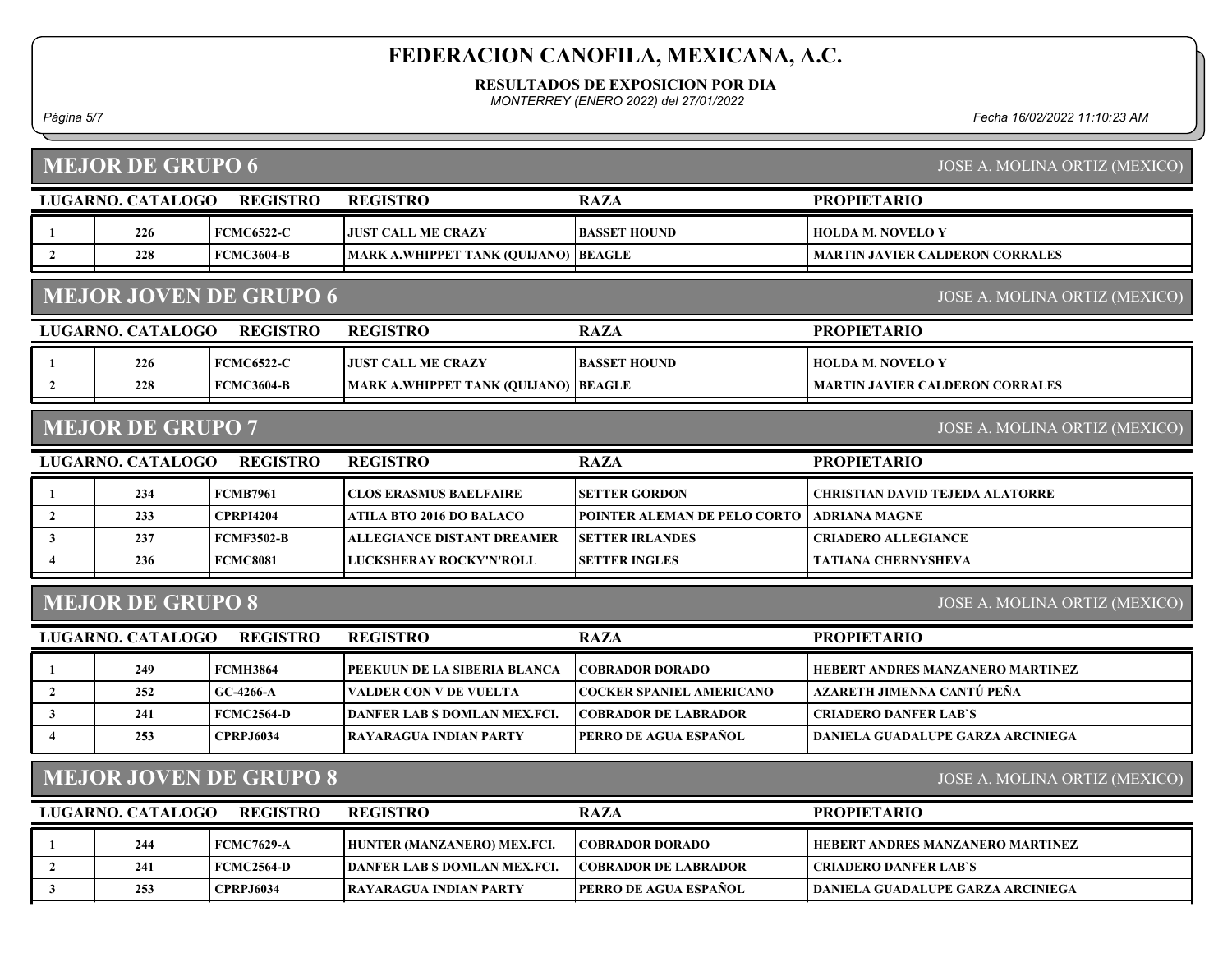RESULTADOS DE EXPOSICION POR DIA

MONTERREY (ENERO 2022) del 27/01/2022

Página 6/7 Fecha 16/02/2022 11:10:23 AM

|                         |                                                             | <b>MEJOR CACHORRO DE GRUPO 8</b> |                                      |                             | JOSE A. MOLINA ORTIZ (MEXICO)         |  |  |  |
|-------------------------|-------------------------------------------------------------|----------------------------------|--------------------------------------|-----------------------------|---------------------------------------|--|--|--|
|                         | LUGARNO. CATALOGO                                           | <b>REGISTRO</b>                  | <b>REGISTRO</b>                      | <b>RAZA</b>                 | <b>PROPIETARIO</b>                    |  |  |  |
| -1                      | 238                                                         | <b>FCMB4073-A</b>                | <b>DANFER LAB'S DRACER MEX. FCI.</b> | <b>COBRADOR DE LABRADOR</b> | <b>CRIADERO DANFER LAB'S</b>          |  |  |  |
|                         | <b>MEJOR DE GRUPO 9</b>                                     |                                  |                                      |                             | JOSE A. MOLINA ORTIZ (MEXICO)         |  |  |  |
|                         | LUGARNO. CATALOGO                                           | <b>REGISTRO</b>                  | <b>REGISTRO</b>                      | <b>RAZA</b>                 | <b>PROPIETARIO</b>                    |  |  |  |
| -1                      | 303                                                         | <b>FCMC8402</b>                  | <b>GIRALDITA'S DELICIOSA</b>         | <b>PUG</b>                  | <b>JOSE ALBERTO VELEZ CONTRERAS</b>   |  |  |  |
| $\overline{2}$          | 288                                                         | <b>FCMB0313</b>                  | <b>MAGNUS STAFF VICEVERSA</b>        | <b>CRESTADO CHINO</b>       | <b>MARIA DE FATIMA PATRON ZUBIAUR</b> |  |  |  |
| 3                       | 299                                                         | <b>CPRPI3872</b>                 | <b>EDIVETTE CRUELLA DE V1L</b>       | <b>POODLE GRANDE -</b>      | <b>JOSE DE JESUS LUNA LOPEZ</b>       |  |  |  |
| $\overline{\mathbf{4}}$ | 255                                                         | <b>FCMC7528-B</b>                | ATENEA (ALVARADO) MEX. FCI.          | <b>BICHON FRISE</b>         | <b>ANDREA MOTA VARGAS</b>             |  |  |  |
|                         |                                                             | <b>MEJOR JOVEN DE GRUPO 9</b>    |                                      |                             | JOSE A. MOLINA ORTIZ (MEXICO)         |  |  |  |
|                         | LUGARNO. CATALOGO                                           | <b>REGISTRO</b>                  | <b>REGISTRO</b>                      | <b>RAZA</b>                 | <b>PROPIETARIO</b>                    |  |  |  |
| -1                      | 299                                                         | <b>CPRPI3872</b>                 | <b>EDIVETTE CRUELLA DE V1L</b>       | <b>POODLE GRANDE -</b>      | <b>JOSE DE JESUS LUNA LOPEZ</b>       |  |  |  |
| $\overline{2}$          | 255                                                         | <b>FCMC7528-B</b>                | ATENEA (ALVARADO) MEX. FCI.          | <b>BICHON FRISE</b>         | <b>ANDREA MOTA VARGAS</b>             |  |  |  |
| 3                       | 285                                                         | <b>FCMB2597-C</b>                | LITE LEONADO DA VINCI                | CHIHUAHUEÑO PELO LARGO PELO | <b>LILIA T. VAZQUEZ SALINAS</b>       |  |  |  |
| $\overline{\mathbf{4}}$ | 262                                                         | <b>FCMC8145</b>                  | <b>CANE GUARDIANO KLEITOS</b>        | <b>BULLDOG FRANCES</b>      | <b>KARLA JULIETA GARZA CASTRO</b>     |  |  |  |
|                         | 256                                                         | <b>FCMH9479-В</b>                | <b>BALERO CHEETO (LOPEZ) MEX.</b>    | <b>BICHON HABANERO</b>      | MA. DEL CARMEN LOPEZ MORENO           |  |  |  |
|                         |                                                             | <b>MEJOR CACHORRO DE GRUPO 9</b> |                                      |                             | JOSE A. MOLINA ORTIZ (MEXICO)         |  |  |  |
|                         | LUGARNO. CATALOGO                                           | <b>REGISTRO</b>                  | <b>REGISTRO</b>                      | <b>RAZA</b>                 | <b>PROPIETARIO</b>                    |  |  |  |
|                         | 290                                                         | <b>FCMB3546-A</b>                | BIG BOY D'ARIZA (HERNANDEZ)          | <b>PEKINES</b>              | <b>IVAN DANIEL HERNANDEZ ARIZA</b>    |  |  |  |
| $\overline{2}$          | 272                                                         | <b>FCMB3271-A</b>                | LE PETITE SIMONE (ANDRADE)           | <b>BULLDOG FRANCES</b>      | <b>ROGELIO ANDRADE TORRE</b>          |  |  |  |
|                         | <b>MEJOR DE GRUPO 10</b><br><b>JUDITH ANNE BROWUN (USA)</b> |                                  |                                      |                             |                                       |  |  |  |
|                         | LUGARNO. CATALOGO                                           | <b>REGISTRO</b>                  | <b>REGISTRO</b>                      | <b>RAZA</b>                 | <b>PROPIETARIO</b>                    |  |  |  |
|                         | 320                                                         | <b>FCME8019-A</b>                | GIBSON (SANCHEZ) MEX. FCI.           | <b>LOBERO IRLANDES</b>      | PABLO ARMANDO SANCHEZ LUGO            |  |  |  |
| $\overline{2}$          | 329                                                         | <b>FCMF4407</b>                  | <b>DE LOS NONUALCOS CRETA DIOSA</b>  | <b>WHIPPET</b>              | <b>ORLANDO CANO RESENDEZ</b>          |  |  |  |